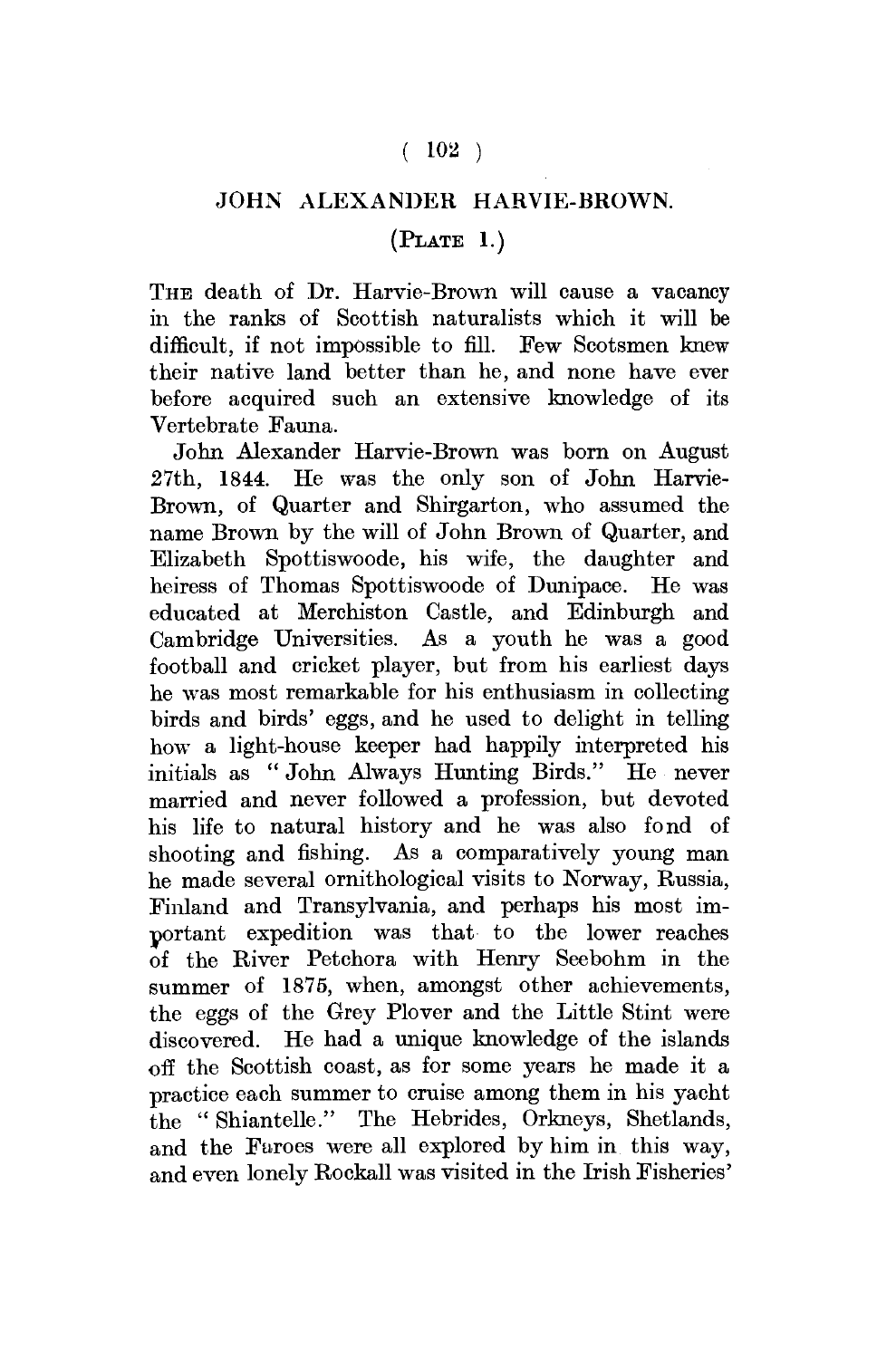## TOL. x.] JOHN ALEXANDER HARVIE-BROWN. 103

steamer. During all these years he was amassing a magnificent collection of eggs and birds' skins, which was the result of the joint efforts of himself and his friend H. W. Feilden, who, being in the Army, and therefore constantly on the move, was only too glad that it might be housed at Dunipace. A fire, however, in January 1897, almost totally destroyed their collection, which may well be regarded as unreplaeeable. With advancing years he grew less and less active and gradually settled down to a stay-at-home life as laird of Dunipace. For a number of years he was chairman of Dunipace School Board and was also a member of its Parish Council.

Until two or three years ago he was still able to enjoy a certain amount of shooting and fishing, but his stoutness increased to a veritable infirmity (shortly before his death he weighed as much as twenty-seven stone) and latterly he was scarcely able to leave his armchair. His mind, however, remained active and he was a great talker, possessing a fund of anecdote, while to the end he delighted in carrying on a voluminous correspondence with anyone who was interested in ornithology. He was the staunchest of Tories, and he resented any innovation, either in politics or in ornithological nomenclature, as keenly as did his old Cambridge friend Alfred Newton.

His death was not apprehended; he had been unwell for a few days but had been pronounced decidedly better, so that he passed away unexpectedly at 10.30 a.m. on July 26th, 1916. Three days later he was buried in Dunipace Old Cemetery, which stands between the two hills (Duni pacis, the Knolles of Peace, as they have been termed) right in front of the house which had for so many years been his happy and busy home.

A list of Harvie-Brown's published writings is given in the Royal Society's Catalogue of scientific publications, and a bibliography of his works was privately printed [N.D.) in one vol., 4to, pp. 34. In Messrs. Mullens and Kirke-Swan's recently published *Bibliography of British*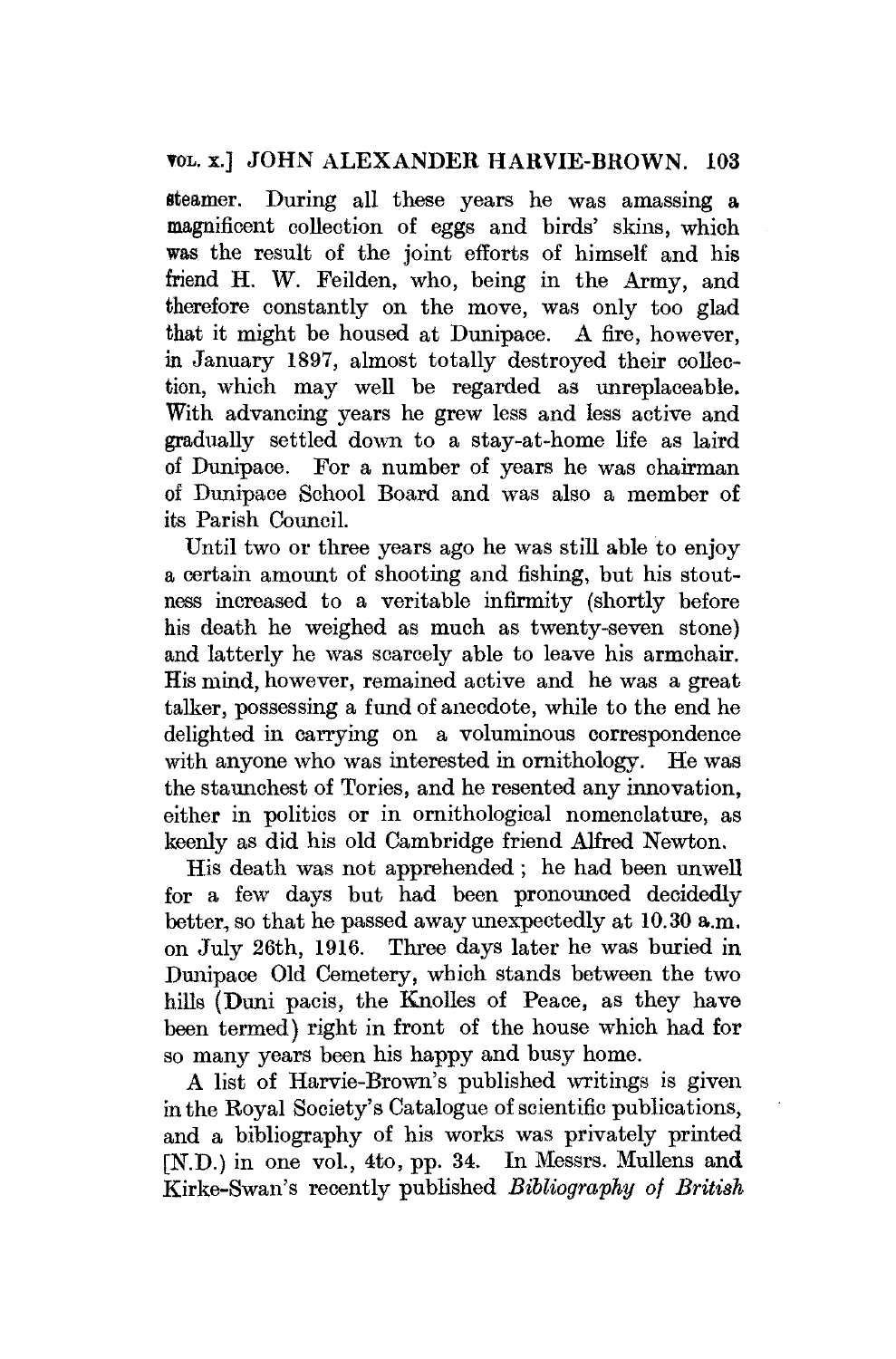*Ornithology* some eighty-two items are credited to him. Altogether, his contributions to scientific literature amount to close on 250, if we include articles in periodicals such as *The Zoologist* (in which his first note appeared in 1862), *The Proceedings of the Physical Society of Edinburgh, The Transactions of the Natural History Society of Glasgow, The Ibis,* etc. in addition to his books. Of these latter, his series of Tolumes on the *Vertebrate Fauna*  of certain areas in Scotland are perhaps the most monumental, and though in several of these he was assisted by his friend T. E. Buckley, and later by others, it must be remembered that he was the originator and mainstay of this series of publications. His *Capercaillie in Scotland*  is the standard work on the subject and is very typical of the author's style and erudition. With John Cordeaux he shares the credit of initiating the enquiry undertaken in 1879 by a committee of which he was a member, representing the east coast of Scotland, of the British Association to investigate the phenomena of bird migration as observed at lighthouses and light-ships. He was also the founder, owner, and joint editor of *The Annals of Scottish Natural History* till it became *The Scottish Naturalist,* when he eagerly lent this new publication his best services. The results of his ornithological experiences on the Continent were duly chronicled in the *Ibis,* and he published, in 1905, his *Travels of a Naturalist in Northern Europe.* His systematic use of [square brackets] for doubtful records cannot be claimed as an innovation, but their use certainly forms a characteristic feature of his *Vertebrate Faunas*; he was tremendously keen on the utility and significance of these symbols, and his constant practice as to their use might well be universally adopted as a recognized custom.

Harvie-Brown was a Justice of the Peace for Stirlingshire, he was also a Fellow of the Zoological Societies of London and of Scotland, a Fellow of the Royal Society of Edinburgh, one of the oldest Members (at the time of his death) of the British Ornithologists' Union, and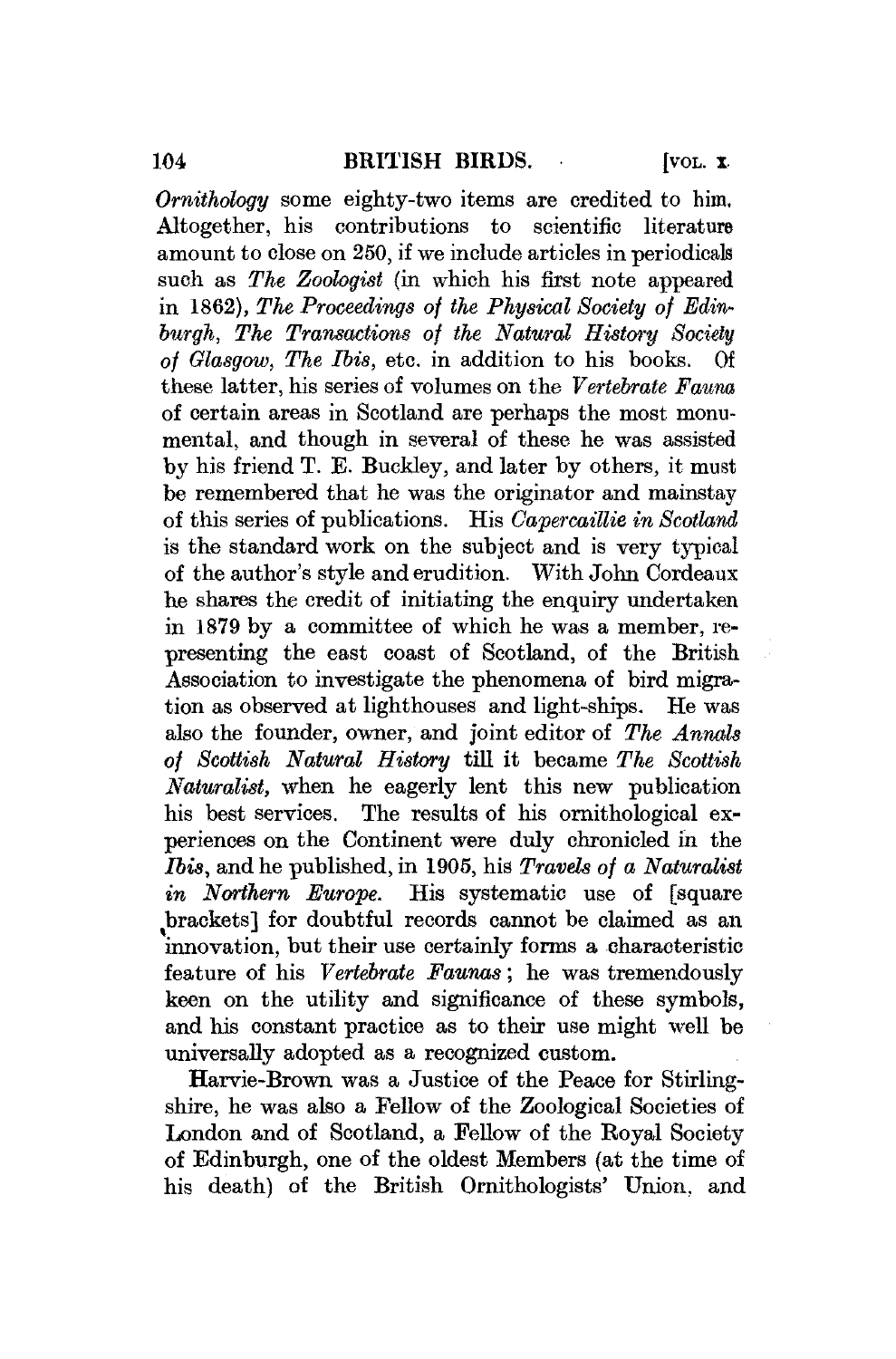he regarded it as a great compliment that he should have been elected an Honorary Life Member of the American Ornithologists' Union. In 1912, the University of Aberdeen, in recognition of his services to Natural History, particularly as regards Scotland, conferred on him the honorary degree of LL.D.

It is satisfactory to know that he bequeathed to the Royal Scottish Museum, Edinburgh, his splendid collection of books, pamphlets and manuscripts relating to Natural History and to the Topography of Scotland, as well as the remnant of his natural history specimens which escaped the disastrous fire of 1897 and such specimens as he had since acquired. It is far better that such a magnificent library should not be dispersed under the auctioneer's hammer, but should be handed over to the National Museum, where it will be available for the use of students for all time and will for ever keep alive the memory of one of Scotland's most distinguished naturalists. H.S.G.